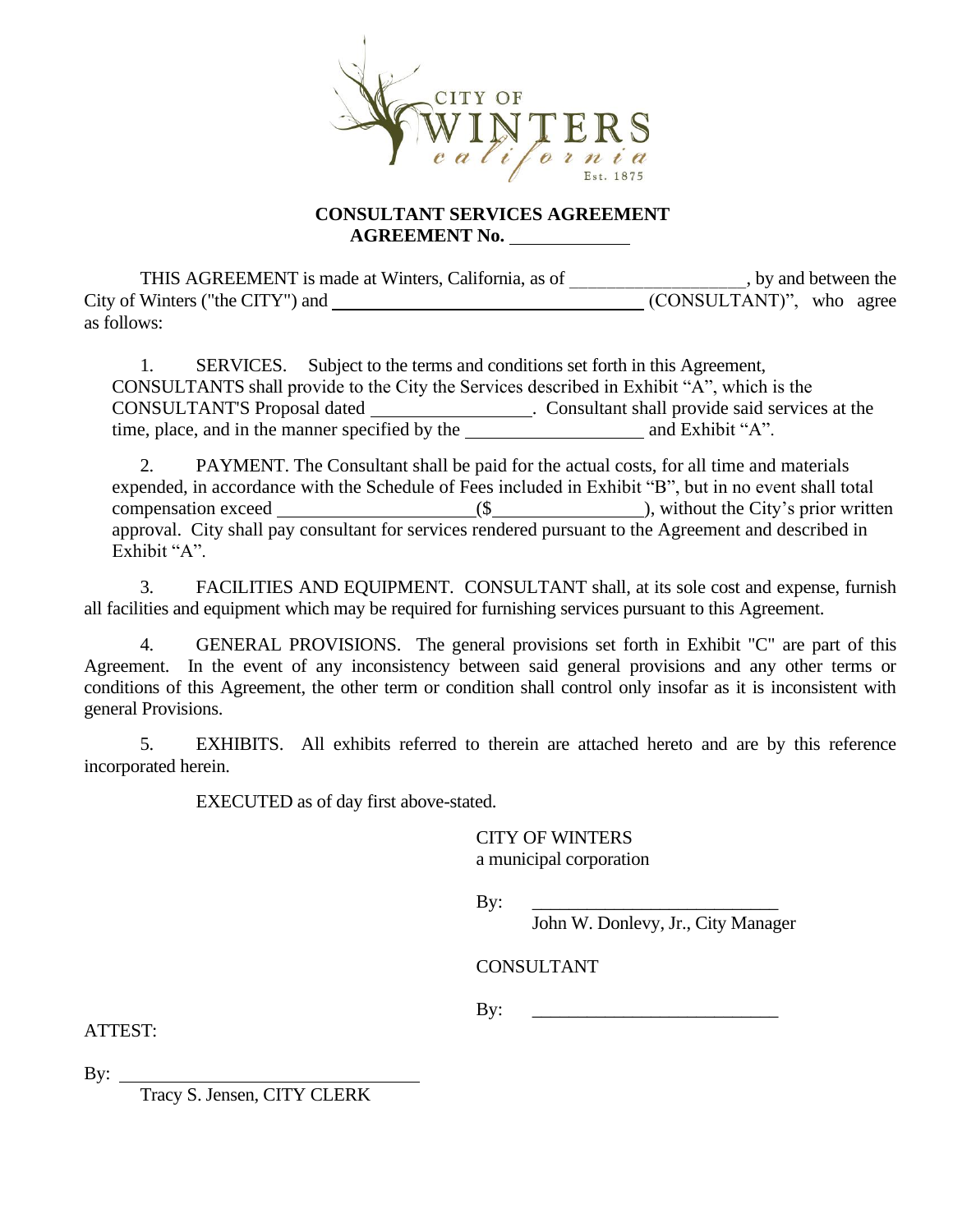## **Exhibit "A" Provided by Consultant**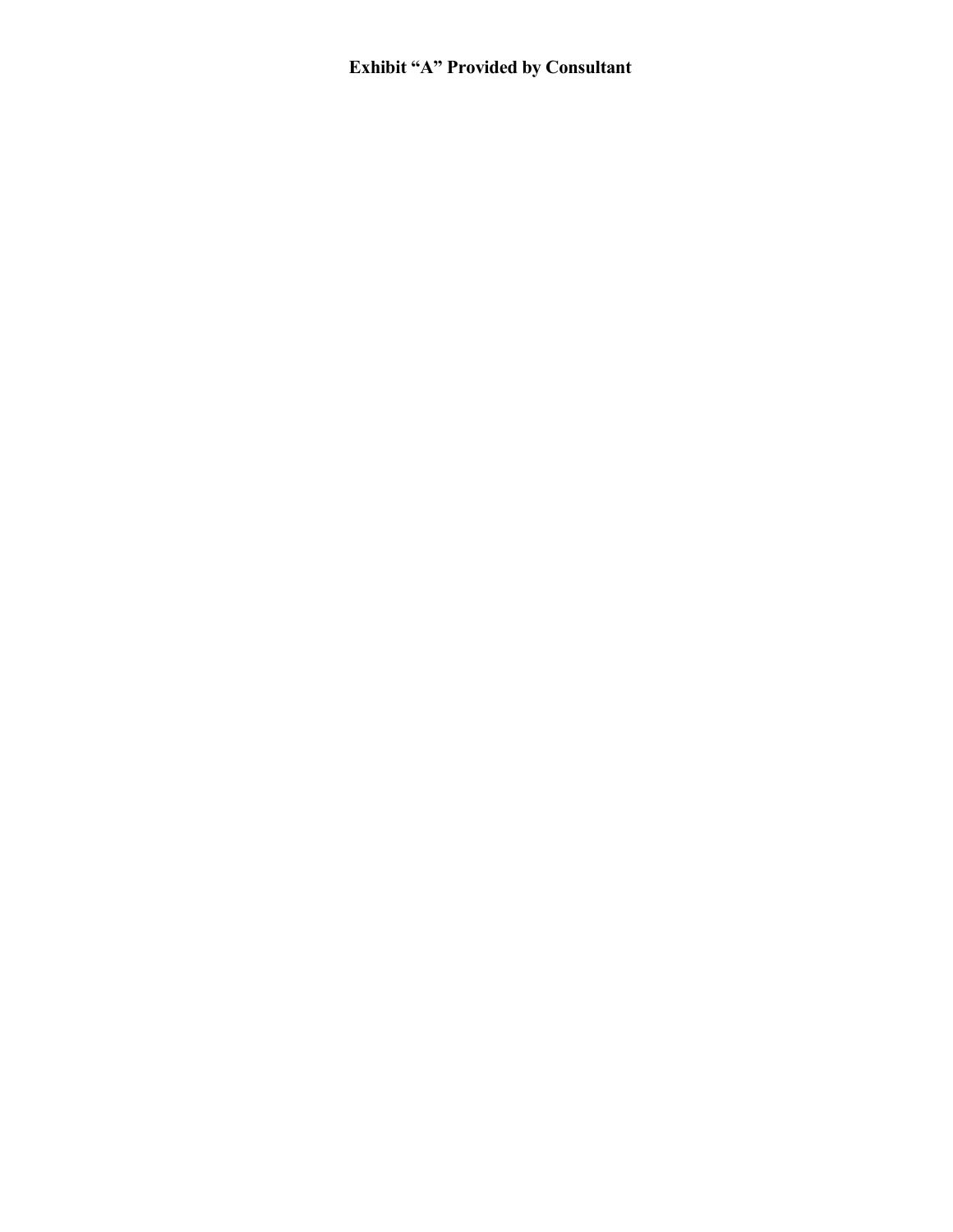## **GENERAL PROVISIONS**

## **EXHIBIT "C"**

**Exhibit "B" Provided by Consultant**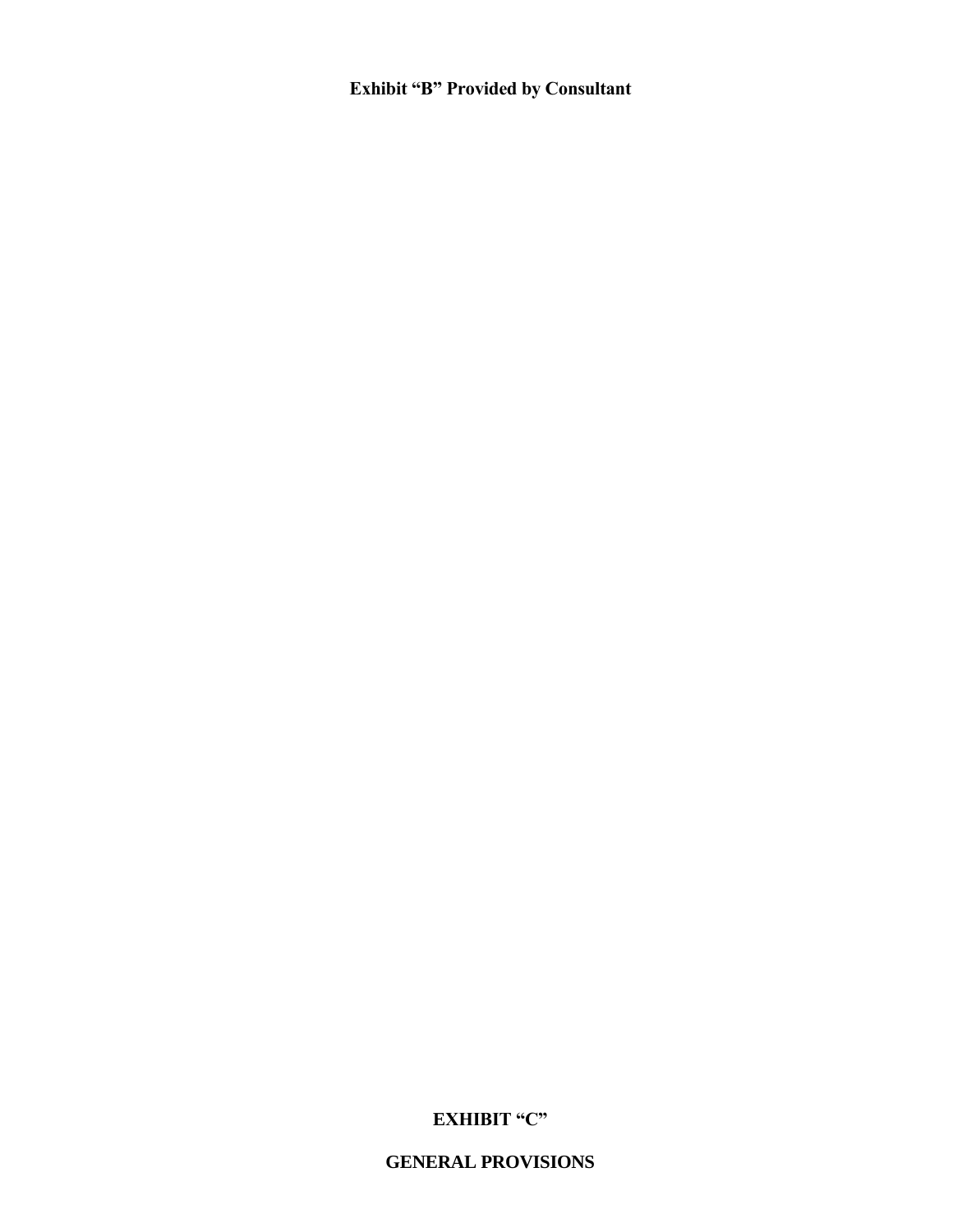(1) INDEPENDENT CONTRACTOR. At all times during the term of this Agreement, CONSULTANT shall be an independent contractor and shall not be an employee of CITY. CITY shall have the right to control CONSULTANT only insofar as the results of CONSULTANT'S services rendered pursuant to this Agreement; however, CITY shall not have the right to control the means by which CONSULTANT accomplishes services rendered pursuant to this Agreement.

(2) LICENSES; PERMITS; ETC.. CONSULTANT represents and warrants to CITY that CONSULTANT has all licenses, permits, qualifications, and approvals of whatsoever nature which are legally required for CONSULTANT to practice CONSULTANT'S profession. CONSULTANT represents and warrants to CITY that CONSULTANT shall, at its sole cost and expense, keep in effect at all times during the term of this Agreement, any licenses, permits, and approvals which are legally required for CONSULTANT to practice his profession.

(3) TIME. CONSULTANT shall devote such services pursuant to this Agreement as may be reasonably necessary for satisfactory performance of CONSULTANT'S obligations pursuant to this Agreement.

- (4) INSURANCE.
	- (a) WORKER'S COMPENSATION. During the term of this Agreement, CONSULTANT shall fully comply with the terms of the law of California concerning worker's compensation. Said compliance shall include, but not be limited to, maintaining in full force and effect one or more policies of insurance insuring against any liability CONSULTANT may have for worker's compensation.
	- (b) GENERAL LIABILITY AND AUTOMOBILE INSURANCE. CONSULTANT shall obtain at its sole cost and keep in full force and effect during the term of this agreement broad form property damage, personal injury, automobile, employer, and comprehensive form liability insurance in the amount of \$2,000,000 per occurrence; provided (1) that the CITY, its officers, agents, employees and volunteers shall be named as additional insured under the policy; and (2) that the policy shall stipulate that this insurance will operate as primary insurance; and that (3) no other insurance effected by the CITY or other names insured will be called upon to cover a loss covered there under; and (4) insurance shall be provided by an, at least, A-7 rated company.
	- (c) PROFESSIONAL LIABILITY INSURANCE. During the term of this Agreement, CONSULTANT shall maintain an Errors and Omissions Insurance policy in the amount of not less than \$1,000,000.
	- (d) CERTIFICATES OF INSURANCE. CONSULTANT shall file with CITY'S City Clerk upon the execution of this agreement, certificates of insurance which shall provide that no cancellation, major change in coverage, expiration, or non-renewal will be made during the term of this agreement, without thirty (30) days written notice to the City's City Clerk prior to the effective date of such cancellation, or change in coverage.

(5) CONSULTANT NOT AGENT. Except as CITY may specify in writing, CONSULTANT shall have no authority, express or implied, to act on behalf of CITY in any capacity whatsoever as an agent. CONSULTANT shall have no authority, express or implied, pursuant to this Agreement, to bind CITY to any obligation whatsoever.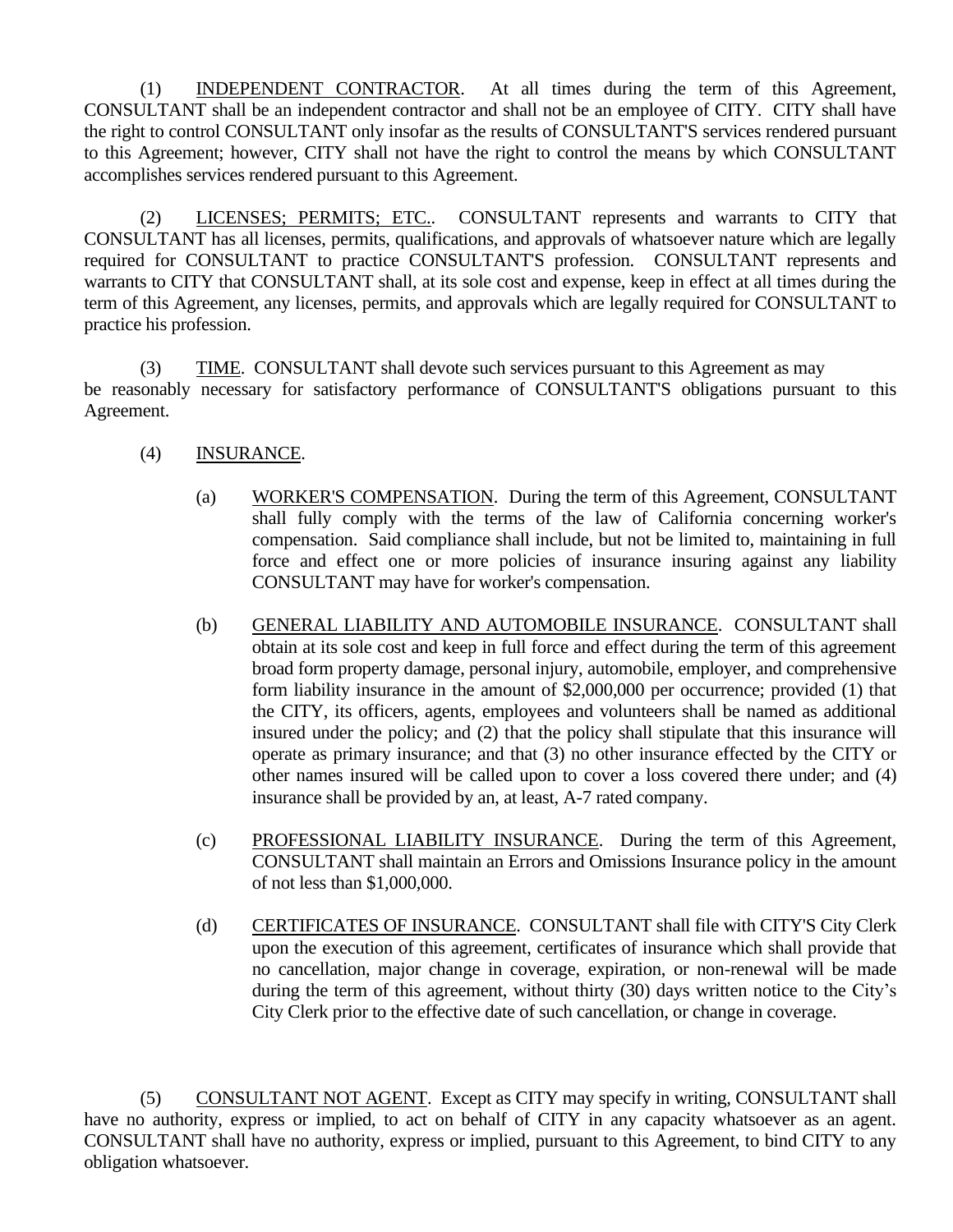(6) ASSIGNMENT PROHIBITED. No party to this Agreement may assign any right or obligation pursuant to this Agreement. Any attempted or purported assignment of any right or obligation pursuant to this Agreement shall be void and of no effect.

(7) PERSONNEL. CONSULTANT shall assign only competent personnel to perform services pursuant to this Agreement. In the event that CITY, at its sole discretion, at anytime during the term of this Agreement, desires the removal of any person or persons assigned by CONSULTANT to perform services pursuant to this Agreement, CONSULTANT shall remove any such person immediately upon receiving notice from CITY of the desire of CITY for the removal of such person or persons.

(8) STANDARD OF PERFORMANCE. CONSULTANT shall perform all services required pursuant to this Agreement in the manner and according to the standards observed by a competent practitioner of the profession in which CONSULTANT is engaged in the geographical area in which CONSULTANT practices his profession. CITY pursuant to this Agreement shall be prepared in a substantial, first-class, and workmanlike manner, and conform to the standards of quality normally observed by a person practicing in CONSULTANT'S profession. CITY shall be the sole judge as to whether the product of the CONSULTANT is satisfactory.

(9) CANCELLATION OF AGREEMENT. This Agreement may be canceled at any time by CITY for its convenience upon written notification to CONSULTANT. CONSULTANT shall be entitled to receive full payment for all services performed and all costs incurred to the date of receipt of written notice to cease work on the project. CONSULTANT shall be entitled to no further compensation for work performed after the date of receipt of written notice to cease work. All completed and uncompleted products up to the date of receipt of written notice to cease work shall become the property of the CITY.

(10) PRODUCTS OF CONSULTING. All products of the CONSULTANT resulting from this Agreement shall be the property of the CITY.

(11) INDEMNIFY AND HOLD HARMLESS. CONSULTANT shall indemnify, hold harmless the CITY, its officers, agents and employees from all claims, suits, or actions of every name, kind and description, brought forth on account of injuries to or death of any person or damage to property to the extent arising from or connected with the willful misconduct, negligent acts, errors or omissions, ultra-hazardous activities, activities giving rise to strict liability, or defects in design by the CONSULTANT or any person directly or indirectly employed by or acting as agent for CONSULTANT in the performance of this Agreement, including the concurrent or successive passive negligence of the City, its officers, agents or employees.

It is understood that the duty of CONSULTANT to indemnify and hold harmless includes the duty to defend as set forth in Section 2778 of the California Civil Code.

Acceptance of insurance certificates and endorsements required under this Agreement does not relieve CONSULTANT from liability under this indemnification and hold harmless clause. This indemnification and hold harmless clause shall apply whether or not such insurance policies shall have been determined to be applicable to any of such damages or claims for damages.

(12) PROHIBITED INTERESTS. No employee of the CITY shall have any direct financial interest in this agreement. This agreement shall be voidable at the option of the CITY if this provision is violated.

(13) LOCAL EMPLOYMENT POLICY. The City of Winters desires wherever possible, to hire qualified local residents to work on city projects. Local resident is defined as a person who resides in Yolo County.